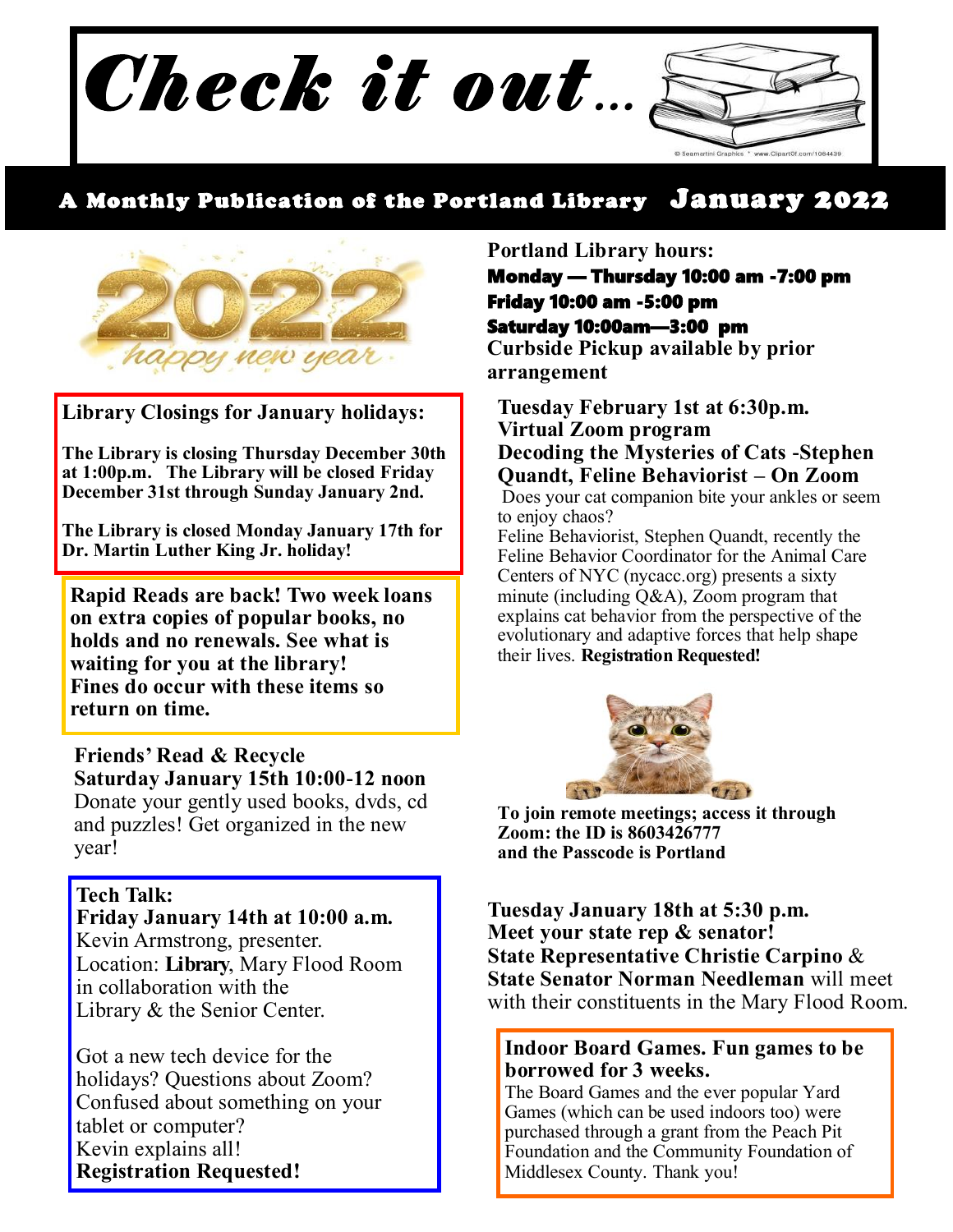# *Youth Services News and Events* **Winter Reading Challenge: Alien Invasion!**

Portland Library's Winter Reading Challenge is back! This year, we've partnered with Portland artist Pamela Hanks (www.pamelahanks.com) to design a program that's out of this world!

Visit the library on or after January 2 and get an alien to send on a journey through the solar system. Each time you check out materials in January and February (up to once per day), we'll move your alien through the Milky Way galaxy until it has visited all eight planets. Once you've visited each planet in the solar system, you will have completed the challenge and will win a small prize. In addition, you'll receive one of 14 "collector cards" that feature different alien scenes.

In addition to creating the artwork for our collector cards and aliens, Pamela has created three mystery scenes that take place at the Portland Library. To discover what the aliens are up to, you'll have to work together as a community to complete the scenes. Each time you visit the library, we'll give you a square to color marked with color value clues. Use the labeled markers at the library to match the color values and help unlock another piece of the picture!

## Online Storytimes

Weekly storytimes will remain online for the winter session. Join us on Zoom to sing some songs, practice some counting rhymes, and listen to some great stories. A take-home craft will be available each week for anyone who wants to come pick one up. **Registration is required and can be done through our website calendar or by calling the library at 860-342-6770. We will send out a Zoom link each week in advance of the program.** 

### **Preschool Storytime**

Tuesdays at 10:30 a.m. January 18, 25, February 1, 8, 15, 22

### **Storytime for Toddlers and Tots: Mother Goose on the Loose**

Wednesdays at 10:30 a.m. January 19, 26, February 2, 9, 16, 23



**Minecraft Mania** Thursday, January 13 from 3:30-5:00 p.m. Grades K-5

Take your Minecraft skills to the next level with this STEM challenge! When you join our customdesigned Minecraft server, you and your teammates will have to work together to solve a problem using creativity and teamwork. Are you up to the challenge? If you need a Minecraft account, we also have up to 10 accounts that you can use, free of charge, courtesy of Innovative Gaming!

This is a private 90-minute Zoom program that will be run and monitored by Minecraft Mania and Ms. Jenn. ONLY our registrants will have access to the Minecraft worlds in use, making it safe and private.

**Registration is required and space is limited.**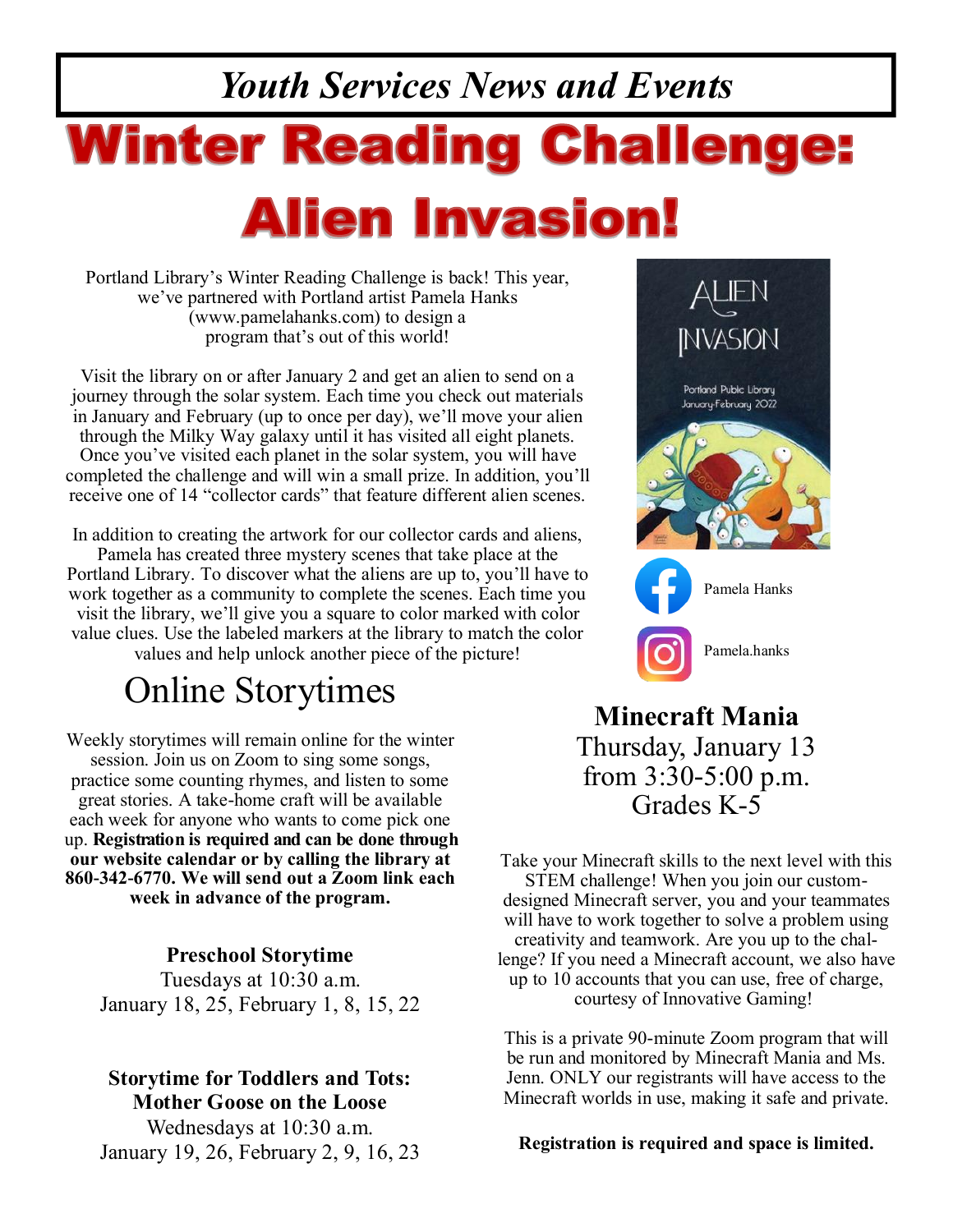## *Youth Services News and Events*

## **Explore the Marvel Universe**

Thursdays at 3:45 p.m. January 27, February 3, 10

The aliens have landed at the Portland Library. They have so many questions, but there is one they want answered the most. What is this Marvel Universe and how do we get there? Kids in grades K-5 can join us for this three-week online program that celebrates all things Marvel including trivia, crafts and more. All materials will be supplied and available for pickup before each program. A Zoom

link will be sent in advance of the event. **Registration is required and space is limited.** 



## Family Craft Night: Personalized Snowman Family **Wednesday, January 19 at 6:30 p.m.**

Create a personalized family picture during this fun family craft night. This activity has steps that are appropriate for all ages, but a parent or guardian must be with children to help with supervision. Supplies may be picked up in advance of the program

and **a Zoom link for instruction will be sent within 24 hours of the event.** 

**Registration is required and space is limited.** 



Portland Library

## Find us on **Facebook**

## **Teen Programs**

## **Teen Advisory Guild (TAG) Monday, January 10 at 3:30 p.m.**

Interested in making a difference at your library and in your community? Join us on at our monthly Teen Advisory Guild (TAG) meetings as we brainstorm ideas for new programs, talk about books that we love, and enjoy some snacks and laughs with friends. You will earn community service hours for each meeting you attend. **Registration is required.**  This meeting will be in our large meeting room in the library.

## **Food Explorers: Four-Fold Quesadillas**

## **Thursday, January 20 at 3:30 p.m.**

Food Explorers is back for some more cooking fun, but this time, we'll be cooking IN PERSON! Get your creativity flowing by combining flavors in the popular Tik Tok recipe Four Fold Quesadilla. These can be made sweet or savory so don't be afraid to try new ideas. Then, test your knowledge of the cost of food with a game of Price is Right! This snack will be nut free, but may contain dairy products. Masks will be required when not eating and prep stations will be socially distanced. Each person will make their own portion. **Registration is required and space is limited.**

## **Teen Paint Party!**

## **Saturday, February 5 at 12:00 p.m.**

Help us celebrate Take Your Child to the Library Day by attending our Paint Party! Instructor Pamela Hanks created the artwork for our alien-themed Winter Reading program and she'll show you how to paint an alien of your own. Grades 5-up. **Registration is required and space is limited.** 

> Instagram @portlandlibraryct



www.portlandlibraryct.org